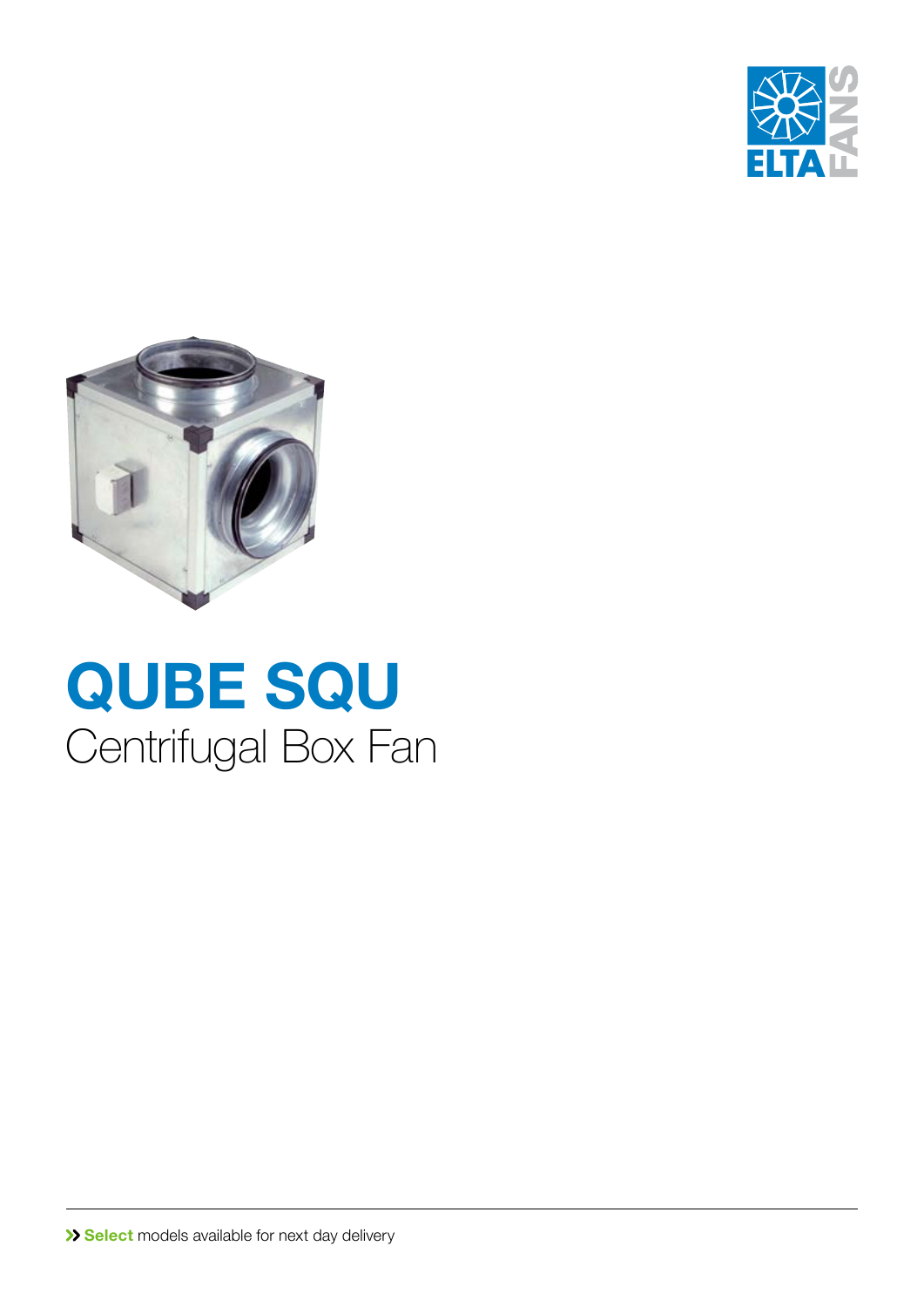### Product Overview **QUBE SQU**

- 4 physical sizes with 5 models from 315mm to 710mm
- Air volume flow rates up to 3.9 m<sup>3</sup>/s
- Static pressures up to 928 Pa
- Suitable for operating temperatures up to +50°C.
- Inverter speed controllable via 1Ph and 3Ph supply
- Interchangeable double skinned panels
- Available in **AC**

A multi-discharge, double skinned Motor **Contents** Contents **fan unit incorporating a high performance backward curved impeller. Supplied for straight through airflow with the outlet panel positioned directly opposite the inlet panel. The outlet panel can be easily exchanged on-site to provide 90° airflow if required.** 

#### **Intelligent Design**

Movable panels allow the outlet position to be altered on site to suit installation.

#### **Low Noise**

Unit is constructed from double insulated panels filled with 25mm fibreglass acoustic insulation.

#### **Controllability**

The Eltadrive range of inverters has been designed encompassing the latest technology and combine robustness with reliability. Using an inverter to control fans via sensors to reduce fan speed can provide significant cost savings through lower energy consumption.

#### **Warranty**

Each SQU has a 12 month warranty.

#### **Construction**

Constructed from self supporting corrosion-resistant extruded aluminium section. The inlet and outlet panels incorporate circular spigots. Assembled with shock resistant fibreglass reinforced Polyamide PA6 corners, and 25mm thick double skinned removable panel. Manufactured from pre-galvanised steel, in-filled with a non flammable mineral wool, 60kg/m<sup>3</sup> which minimises breakout noise.

#### **Motor**

Three phase multi-voltage IP55 TEFC Foot / Flange mounted IEC frame motors, wound for either (Delta) 230V/3Ph/50Hz or (Star) at 400V/3Ph/50Hz connection. They are suitable for speed control when used with the Eltadrive VSD range of frequency inverter controls.

#### **Impeller**

A high efficiency centrifugal welded steel impeller with a non-overloading power characteristic. A backward curved impeller prevents the accumulation of dirt. Finished with a powder coating to RAL 5002 for greater surface protection and dynamically balanced to G2.5 / G6.3 according to ISO1940 part 1.

#### **Typical Applications**

- Kitchens
- Restaurants
- Schools
- Colleges
- **Shops**
- Sports Halls
- Shower Rooms
- **Factories**
- Industrial Units
- **Warehousing**



| Page | Information                        |
|------|------------------------------------|
| 3    | Performance Range Curves           |
| 4    | Performance, SFP & Electrical Data |
| 5    | Sound Data                         |
| 6    | Dimensional Data                   |
| 7    | EcoDesign 1253/2014                |
| ន    | Accessories                        |
|      |                                    |

#### **Product Coding**

| Code    | Reference                                   |
|---------|---------------------------------------------|
| SQU     | Product Range                               |
| 1       | Diameter (1/2/3)                            |
| 7       |                                             |
| 4       | Number of Poles (2/4/6)                     |
|         |                                             |
| 3       | Voltage Supply (Single Phase / Three Phase) |
| AC      | Motor Type (AC/EC)                          |
| $A - Z$ | Additional Coding (A - Z) Product Variants  |
| e.g.    | <b>SQU1/4-3AC</b>                           |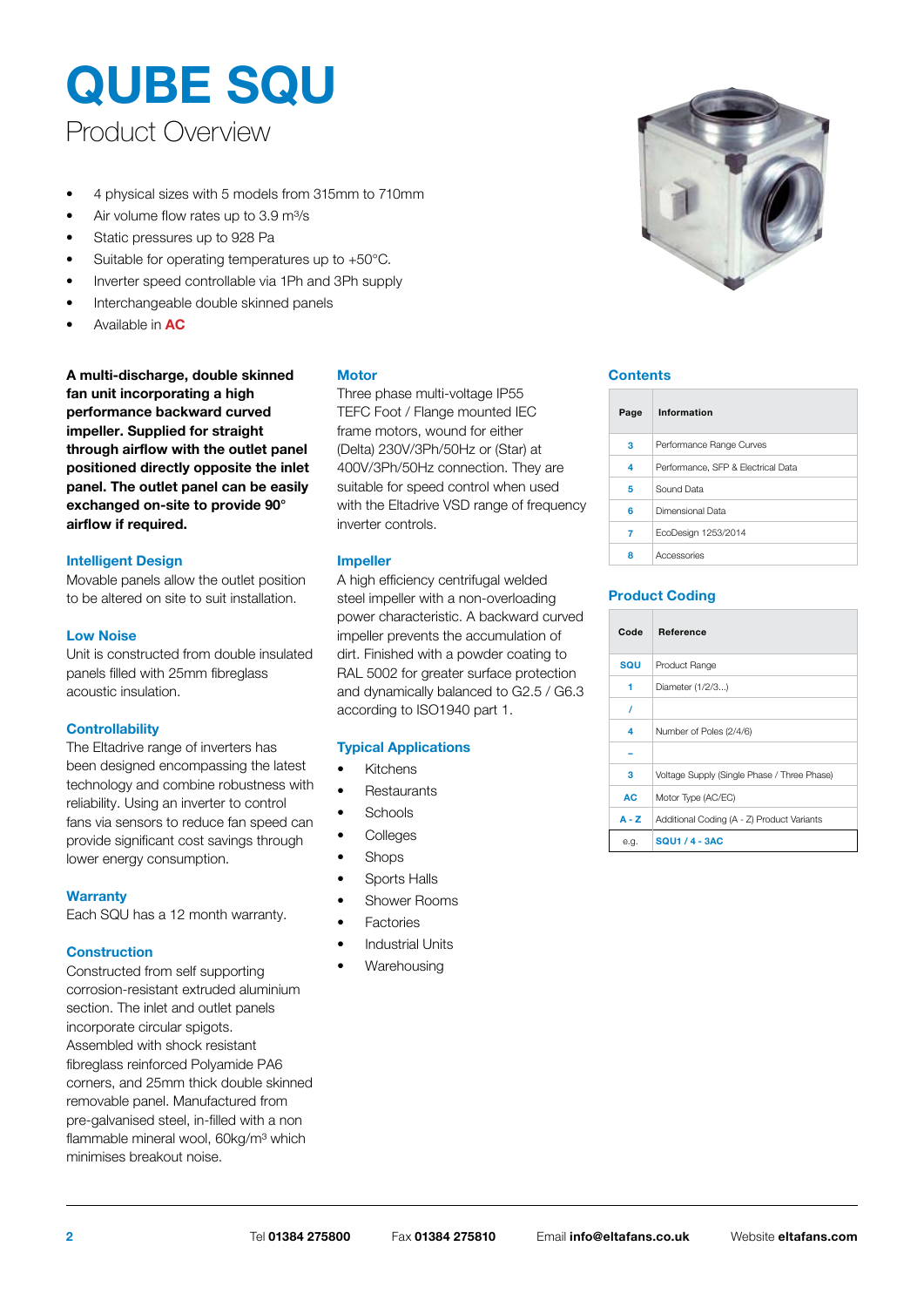# **QUBE SQU AC**

Performance Range Curves

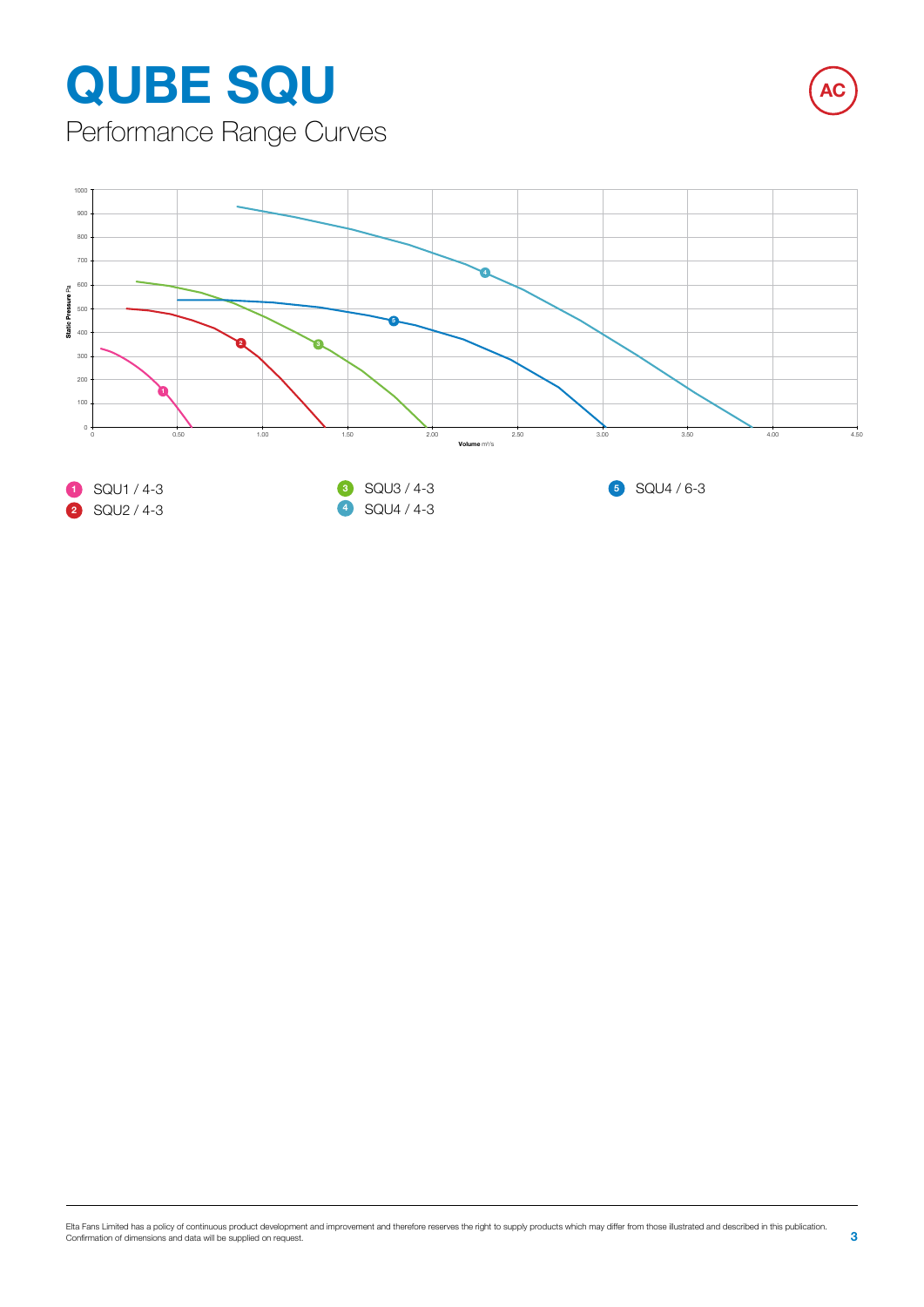## Performance, SFP & Electrical Data **QUBE SQU**

# **AC**

#### **Three Phase** 380V to 415V / 50Hz

| Product         | Speed | Airflow    |              | Airflow m <sup>3</sup> /s @ Static Pressure Pa |       |       |       |       |       |       |                |        | <b>At Best Efficiency</b><br>Point |                          | <b>Electrical</b><br>Data |             | dBA          |                |                            |          |    |
|-----------------|-------|------------|--------------|------------------------------------------------|-------|-------|-------|-------|-------|-------|----------------|--------|------------------------------------|--------------------------|---------------------------|-------------|--------------|----------------|----------------------------|----------|----|
| Code            | r/min | <b>SFP</b> | $\mathbf{0}$ | 100                                            | 200   | 250   | 300   | 350   | 400   | 500   | 600            | 700    | 800                                | 900                      | Overall<br>Eff %          | Input<br>kW | Peak<br>Amps | $FLC*$<br>Amps | $FLC$ <sup>#</sup><br>Amps | @ 3m     |    |
|                 |       | $m^3/s$    | 0.581        | 0.481                                          | 0.353 | 0.264 | 0.163 |       |       |       |                |        |                                    |                          |                           |             |              |                |                            | Inlet    | 51 |
| <b>SQU1/4-3</b> | 1450  |            |              |                                                |       |       |       |       |       |       |                |        |                                    |                          | 35.5                      | 0.250       | 0.81         | 2.30           | 1.02                       | Outlet   | 53 |
|                 |       | W/(L/s)    | 0.32         | 0.45                                           | 0.74  | 1.00  | 1.31  |       |       |       | ÷,             |        | ٠                                  |                          |                           |             |              |                |                            | Breakout | 36 |
|                 |       | $m^3/s$    | 1.366        | 1.243                                          | 1.115 | 1.045 | 0.967 | 0.877 | 0.764 | 0.185 | $\overline{a}$ |        |                                    |                          |                           |             |              |                |                            | Inlet    | 57 |
| <b>SQU2/4-3</b> | 1420  |            |              |                                                |       |       |       |       |       |       |                |        |                                    |                          | 55.6                      | 0.550       | 1.42         | 5.30           | 2.05                       | Outlet   | 59 |
|                 |       | W/(L/s)    | 0.31         | 0.42                                           | 0.53  | 0.59  | 0.66  | 0.74  | 0.84  |       |                |        |                                    |                          |                           |             |              |                |                            | Breakout | 44 |
|                 |       | $m^3/s$    | 1.964        | 1.822                                          | 1.657 | 1.560 | 1.451 | 1.329 | 1.197 | 0.904 | 0.410          | $\sim$ | ÷,                                 |                          |                           |             |              |                |                            | Inlet    | 60 |
| <b>SQU3/4-3</b> | 1469  |            |              |                                                |       |       |       |       |       |       |                |        |                                    |                          | 44.4                      | 1.077       | 2.40         | 8.50           | 3.17                       | Outlet   | 62 |
|                 |       | W/(L/s)    | 0.39         | 0.49                                           | 0.60  | 0.66  | 0.73  | 0.81  | 0.90  | 1.13  | 1.86           | ٠      | $\overline{\phantom{a}}$           | $\overline{\phantom{a}}$ |                           |             |              |                |                            | Breakout | 47 |
|                 |       | $m^3/s$    | 3.878        | 3.640                                          | 3.424 | 3.317 | 3.210 | 3.102 | 2.989 | 2.749 | 2.476          | 2.143  | 1.707                              | 1.089                    |                           |             |              |                |                            | Inlet    | 66 |
| <b>SQU4/4-3</b> | 1447  |            |              |                                                |       |       |       |       |       |       |                |        |                                    |                          | 52.2                      | 3.000       | 6.50         | $\sim$         | 6.20                       | Outlet   | 68 |
|                 |       | W/(L/s)    | 0.49         | 0.61                                           | 0.71  | 0.77  | 0.82  | 0.87  | 0.93  | 1.04  | 1.18           | 1.25   | 1.34                               | 1.45                     |                           |             |              |                |                            | Breakout | 48 |
|                 |       | $m^3/s$    | 3.019        | 2.863                                          | 2.672 | 2.556 | 2.420 | 2.255 | 2.047 | 1.388 | $\sim$         |        |                                    |                          |                           |             |              |                |                            | Inlet    | 59 |
| <b>SQU4/6-3</b> | 910   |            |              |                                                |       |       |       |       |       |       |                |        |                                    |                          | 60.3                      | 1.500       | 3.90         | 7.60           | 2.80                       | Outlet   | 61 |
|                 |       | W/(L/s)    | 0.36         | 0.41                                           | 0.47  | 0.51  | 0.55  | 0.60  | 0.67  | 0.90  | ٠              |        | ٠                                  | $\overline{\phantom{a}}$ |                           |             |              |                |                            | Breakout | 46 |

FLC\* Amps at 230V / 1Ph / 50Hz input before a 1Ph to 3Ph Variable Speed Drive.<br>FLC# Amps at 400V / 3Ph / 50Hz input before a 3Ph to 3Ph Variable Speed Drive.<br>Data in accordance with ErP 1253/2014 of the European Parliament

A variable speed drive (Eltadrive) must be installed with this fan. Data provided is at standard air density of 1.2 kg/m³.

Peak Amps @ 400V / 3PH / 50Hz.<br>The overall A-weighted sound pressure level is at a distance of 3m with spherical free-field propagation. It is expressed in dB re-20µPa and is presented for comparative purposes only.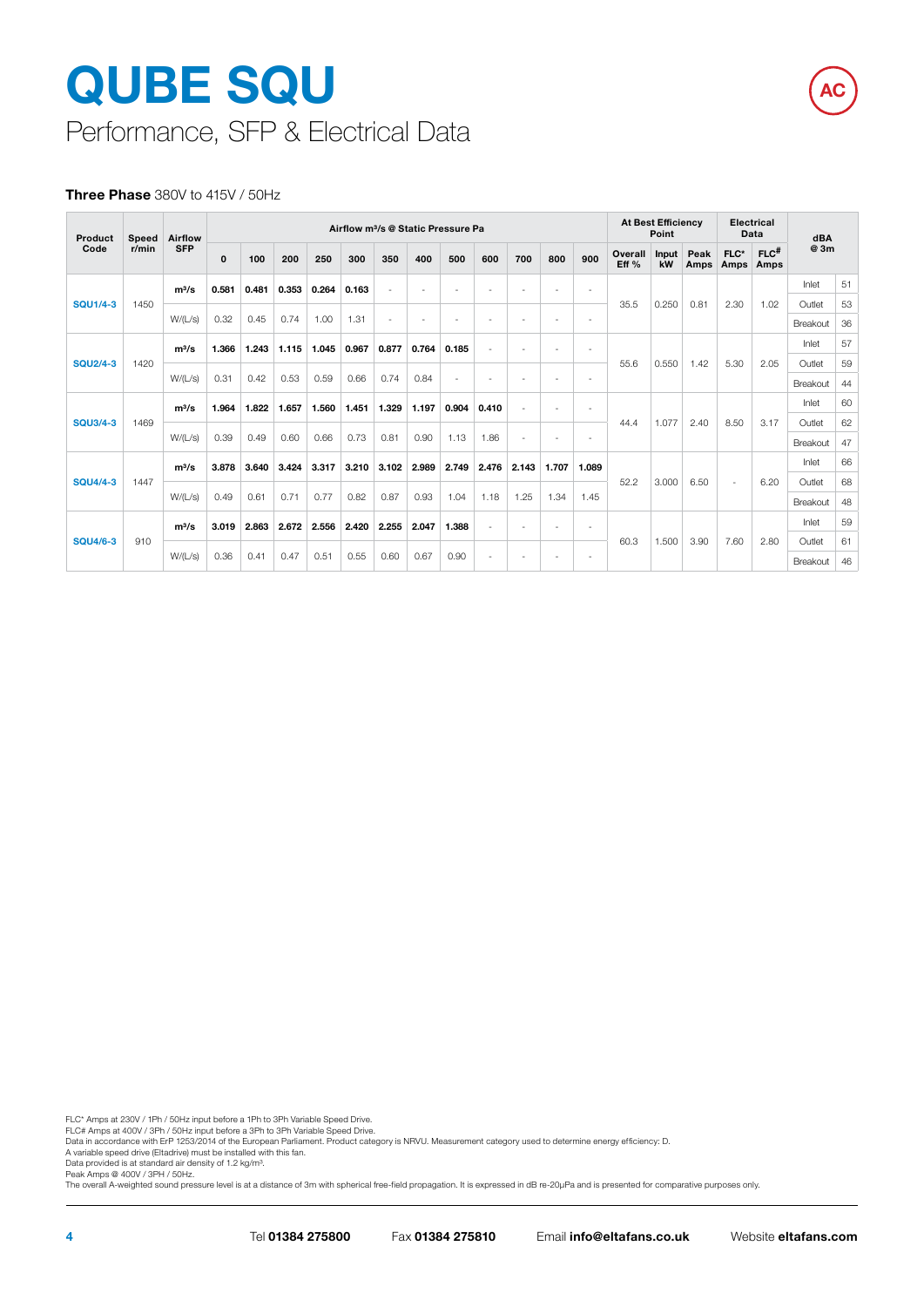## Sound Data **QUBE SQU**

#### **Three Phase** 380V to 415V / 50Hz

| Product         | Speed |          |      |          |       | Sound Power Level dBW @ Octave Band Hz |      |      |      |      | <b>Total</b> |
|-----------------|-------|----------|------|----------|-------|----------------------------------------|------|------|------|------|--------------|
| Code            | r/min |          | 63Hz | $125$ Hz | 250Hz | 500Hz                                  | 1kHz | 2kHz | 4kHz | 8kHz | dB           |
|                 |       | Inlet    | 62   | 66       | 70    | 70                                     | 66   | 62   | 57   | 53   | 75           |
| <b>SQU1/4-3</b> | 1450  | Outlet   | 64   | 68       | 72    | 72                                     | 68   | 64   | 59   | 55   | 77           |
|                 |       | Breakout | 61   | 63       | 61    | 55                                     | 45   | 35   | 24   | 18   | 67           |
|                 |       | Inlet    | 68   | 72       | 76    | 76                                     | 72   | 68   | 63   | 59   | 81           |
| <b>SQU2/4-3</b> | 1420  | Outlet   | 70   | 74       | 78    | 78                                     | 74   | 70   | 65   | 61   | 83           |
|                 |       | Breakout | 69   | 71       | 69    | 63                                     | 54   | 44   | 36   | 33   | 75           |
|                 |       | Inlet    | 72   | 76       | 79    | 79                                     | 75   | 71   | 67   | 62   | 84           |
| <b>SQU3/4-3</b> | 1469  | Outlet   | 74   | 78       | 81    | 81                                     | 77   | 73   | 69   | 64   | 86           |
|                 |       | Breakout | 73   | 75       | 72    | 66                                     | 58   | 52   | 43   | 38   | 79           |
|                 |       | Inlet    | 78   | 82       | 86    | 85                                     | 81   | 77   | 73   | 68   | 91           |
| <b>SQU4/4-3</b> | 1447  | Outlet   | 80   | 84       | 88    | 87                                     | 83   | 79   | 75   | 70   | 93           |
|                 |       | Breakout | 77   | 76       | 73    | 68                                     | 59   | 52   | 41   | 33   | 81           |
|                 |       | Inlet    | 73   | 76       | 79    | 78                                     | 74   | 70   | 65   | 61   | 84           |
| <b>SQU4/6-3</b> | 910   | Outlet   | 75   | 78       | 81    | 80                                     | 76   | 72   | 67   | 63   | 86           |
|                 |       | Breakout | 74   | 75       | 72    | 65                                     | 56   | 49   | 42   | 31   | 79           |

Data provided at standard air density of 1.2 kg/m<sup>3</sup>. Tests and preparation of the sound data have been carried out in accordance with BS 848 Part 2:1985 at 50% peak pressure. The Sound Power Level Spectra are in dB re-1pW. **AC**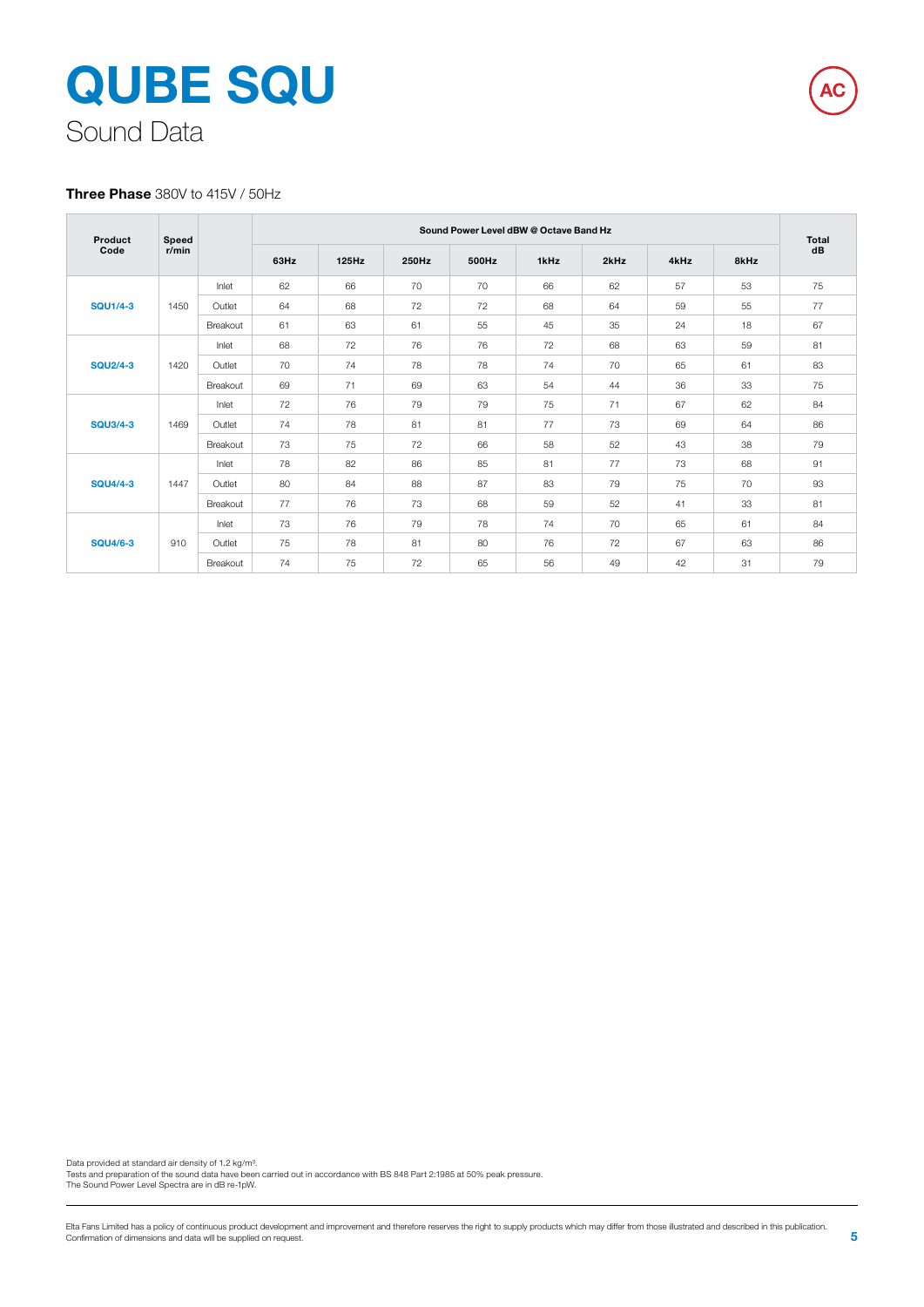## Dimensional Data **QUBE SQU AC**

#### **Three Phase**

| Product<br>Code | A    | D  | <b>SPIGOT Ø</b> | Weight<br>kg |
|-----------------|------|----|-----------------|--------------|
| <b>SQU1/4-3</b> | 500  | 63 | 315             | 38           |
| <b>SQU2/4-3</b> | 670  | 80 | 500             | 66           |
| <b>SQU3/4-3</b> | 820  | 80 | 560             | 99           |
| <b>SQU4/4-3</b> | 1020 | 99 | 710             | 165          |
| <b>SQU4/6-3</b> | 1020 | 99 | 710             | 178          |





\*Weight does not include mounting feet. Dimensions are in mm.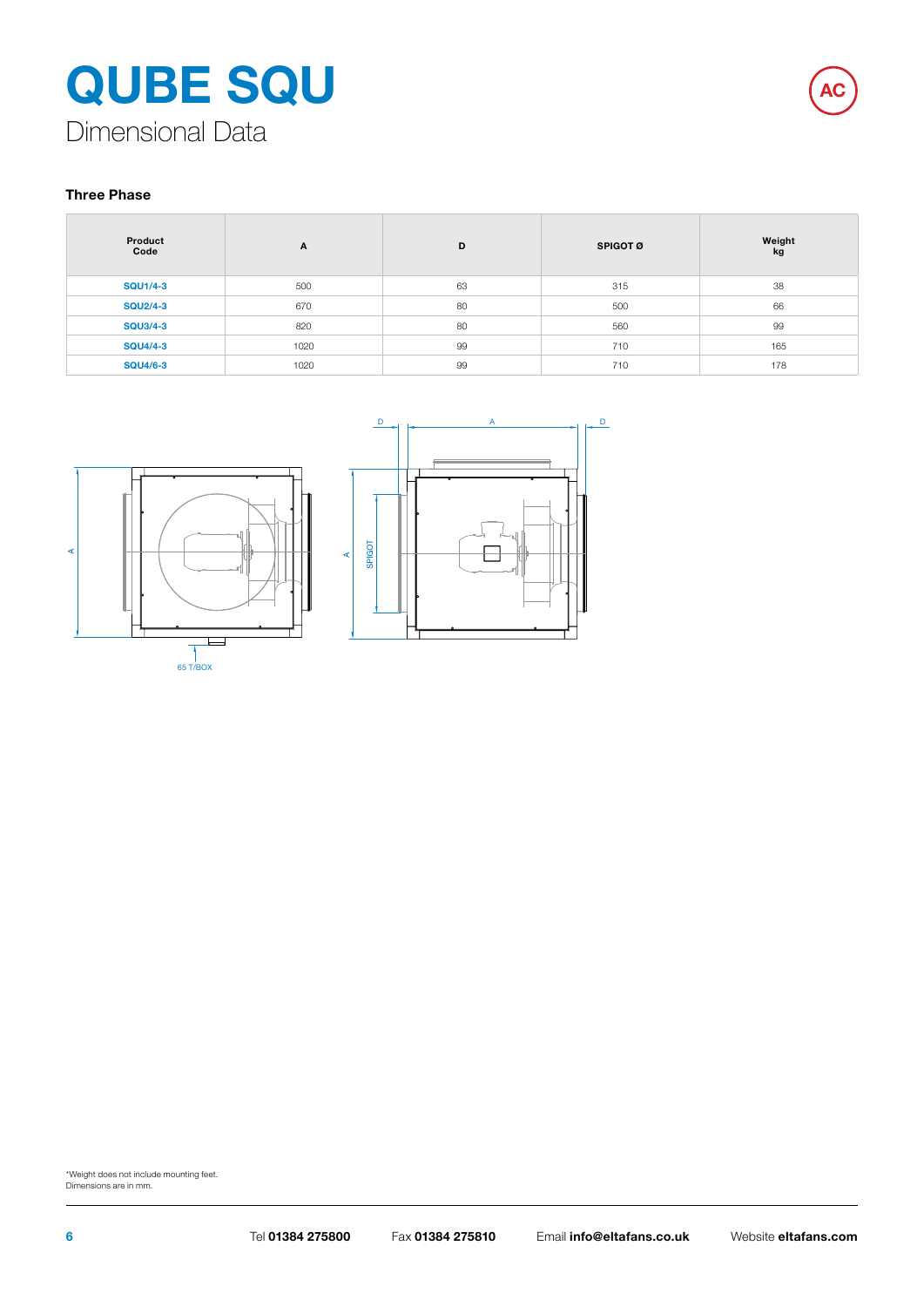# **QUBE SQU**

EcoDesign 1253/2014 - Information Requirements

#### **REV2** 01/05/2018

|               |                 | $C^*$       |            |      | Е.<br>D        | G<br>F |       |       | н     |     | κ          |     | N   | $\circ$ | P          |     | R   |    |                  |
|---------------|-----------------|-------------|------------|------|----------------|--------|-------|-------|-------|-----|------------|-----|-----|---------|------------|-----|-----|----|------------------|
| A             | в               | C.1         | C.2        | C.3  |                |        |       |       |       |     | J          |     |     |         |            |     | Q   |    | s                |
| Elta Fans Ltd | <b>SQU1/4-3</b> | <b>NRVU</b> | <b>UVU</b> | 2018 | Variable-Speed | None   | n/a   | 0.42  | 0.18  |     | $n/a$ 5.39 | 152 | n/a | 35.5    | <b>TBC</b> | n/a | n/a | 51 | www.eltafans.com |
| Elta Fans Ltd | <b>SQU2/4-3</b> | <b>NRVU</b> | <b>UVU</b> | 2018 | Variable-Speed | None   | n/a   | 0.85  | 0.55  | n/a | 4.33       | 360 | n/a | 55.6    | TBC        | n/a | n/a | 57 | www.eltafans.com |
| Elta Fans Ltd | <b>SQU3/4-3</b> | <b>NRVU</b> | <b>UVU</b> | 2018 | Variable-Speed | None   | l n/a | 1.21  | 1.077 |     | $n/a$ 4.91 | 396 | n/a | 44.4    | <b>TBC</b> | n/a | n/a | 60 | www.eltafans.com |
| Elta Fans Ltd | <b>SQU4/4-3</b> | <b>NRVU</b> | <b>UVU</b> | 2018 | Variable-Speed | None   | n/a   | 2.274 | 2.888 |     | $n/a$ 5.74 | 663 | n/a | 52.2    | <b>TBC</b> | n/a | n/a | 65 | www.eltafans.com |
| Elta Fans Ltd | <b>SQU4/6-3</b> | <b>NRVU</b> | <b>UVU</b> | 2018 | Variable-Speed | None   | n/a   | 1.904 | 1.352 | n/a | 4.81       | 428 | n/a | 60.3    | <b>TBC</b> | n/a | n/a | 59 | www.eltafans.com |

- **A** Manufacturer's Name
- **B** Model Identifier
- **C.1** RVU or NRVU
- **C.2** UVU or BVU
- **C.3** ErP Compliance
- **D** Type of Drive (MSD or VSD)
- **E** Type of HRS (Run Around or Other or None)
- **F** Thermal Efficiency (% or N/A)
- **G** Nominal Flow Rate (m3/s)
- **H** Effective Electrical Power Input (kW)
- **I** SFP Int (W/m<sup>3</sup>/s)
- **J** Face Velocity (m/s)
- **K** Nominal External Pressure (Pa)
- **L** Internal Pressure Drop of Ventilation Components (Pa)
- **N** Static Efficiency of Fan Used 327/2011
- **O** Maximum External Leakage Rate (%)
- **P** Energy Classification of Filters
- **Q** Description of Visual Filter warning
- **R** Casing Sound Power Level (LWA)
- **S** Website for Disassembly Instructions

**AC**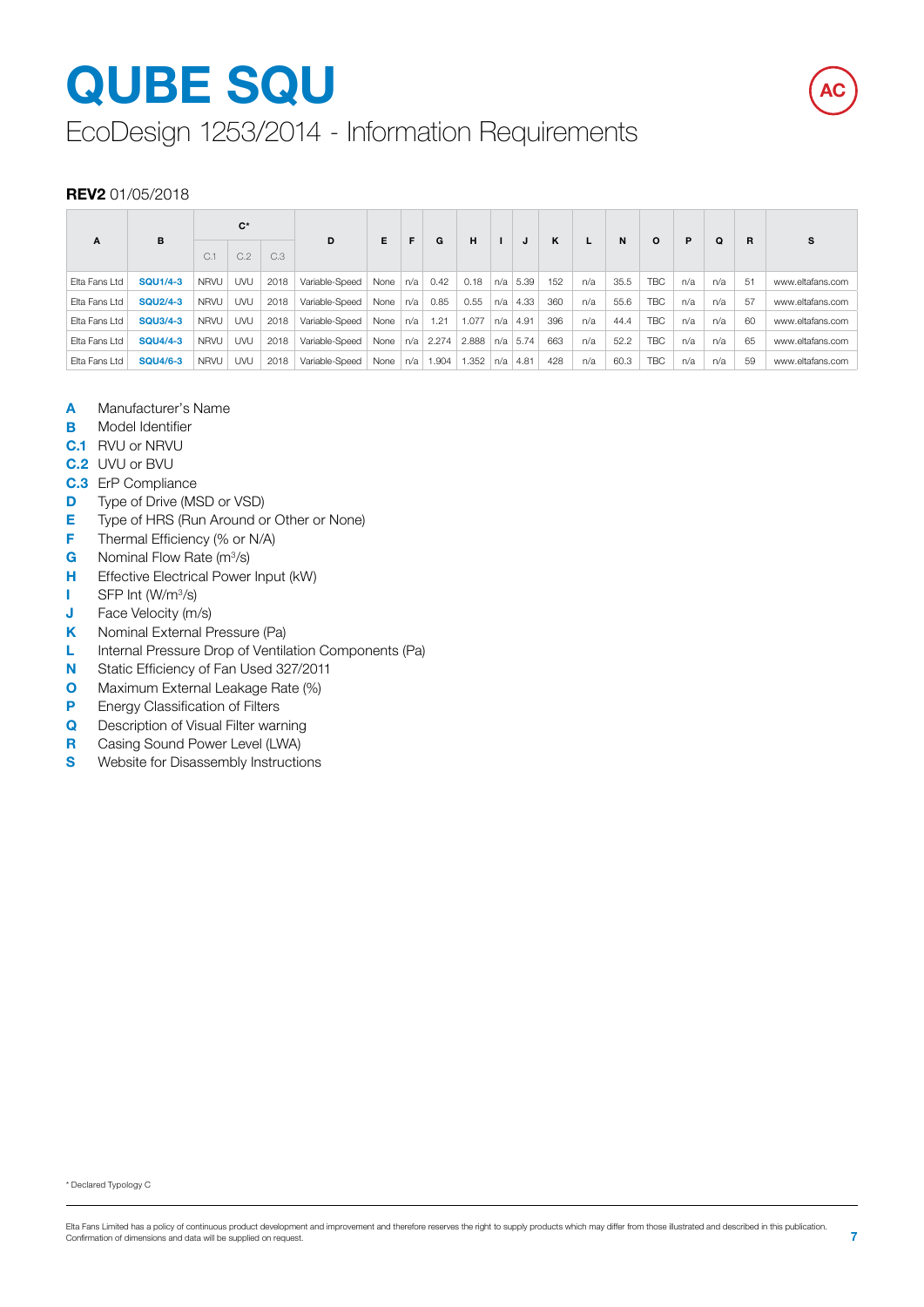## Accessories **QUBE SQU AC**



#### **Three Phase**

| Product<br>Code | <b>Circular Weather</b><br>Hood | <b>Eltadrive Variable</b><br><b>Speed Drive</b><br>1PH-3PH IP66 | <b>Eltadrive Variable</b><br><b>Speed Drive</b><br><b>1PH-3PH IP20</b> | <b>Eltadrive Variable</b><br><b>Speed Drive</b><br>3PH-3PH IP66 | <b>Eltadrive Variable</b><br><b>Speed Drive</b><br>3PH-3PH IP20 |
|-----------------|---------------------------------|-----------------------------------------------------------------|------------------------------------------------------------------------|-----------------------------------------------------------------|-----------------------------------------------------------------|
| <b>SQU1/4-3</b> | 064-SQU1-WHC                    | 149-ODE3-12037-1KB1Y                                            | 149-ODE3-12037-1KB12                                                   | 149-ODE3-14075-3KA1Y                                            | 149-ODE3-14075-3KA12                                            |
| <b>SQU2/4-3</b> | 064-SQU2-WHC                    | 149-ODE3-12075-1KB1Y                                            | 149-ODE3-12075-1KB12                                                   | 149-ODE3-14075-3KA1Y                                            | 149-ODE3-14075-3KA12                                            |
| <b>SQU3/4-3</b> | 064-SQU3-WHC                    | 149-ODE3-12150-1KB1Y                                            | 149-ODE3-12150-1KB12                                                   | 149-ODE3-14150-3KA1Y                                            | 149-ODE3-14150-3KA12                                            |
| <b>SQU4/4-3</b> | 064-SOU4-WHC                    | $\overline{\phantom{0}}$                                        | -                                                                      | 149-ODE3-24400-3KA4Y                                            | 149-ODE3-24400-3KA42                                            |
| <b>SQU4/6-3</b> | 064-SQU4-WHC                    | 149-ODE3-22220-1KB4Y                                            | 149-ODE3-22220-1KB42                                                   | 149-ODE3-24220-3KA4Y                                            | 149-ODE3-24220-3KA42                                            |

| Product<br>Code | <b>Flanged Silencer</b><br>1D Unpodded | <b>Flanged Silencer</b><br>2D Unpodded | <b>Matching</b><br>Flanges (each) | <b>Standard Ambient</b><br><b>Flexible Connectors</b><br>(each) | Wiring<br>Diagram |
|-----------------|----------------------------------------|----------------------------------------|-----------------------------------|-----------------------------------------------------------------|-------------------|
| <b>SQU1/4-3</b> | 068-0315-1DENP                         | 068-0315-2DENP                         | 061B-0315                         | 063-0315-MAN150                                                 | 152-611           |
| SQU2/4-3        | 068-0500-1DENP                         | 068-0500-2DENP                         | 061B-0500                         | 063-0500-MAN150                                                 | 152-611           |
| <b>SQU3/4-3</b> | 068-0560-1DENP                         | 068-0560-2DENP                         | 061B-0560                         | 063-0560-MAN150                                                 | 152-611           |
| <b>SQU4/4-3</b> | 068-0710-1DENP                         | 068-0710-2DENP                         | 061B-0710                         | 063-0710-MAN200                                                 | 152-611           |
| <b>SQU4/6-3</b> | 068-0710-1DENP                         | 068-0710-2DENP                         | 061B-0710                         | 063-0710-MAN200                                                 | 152-611           |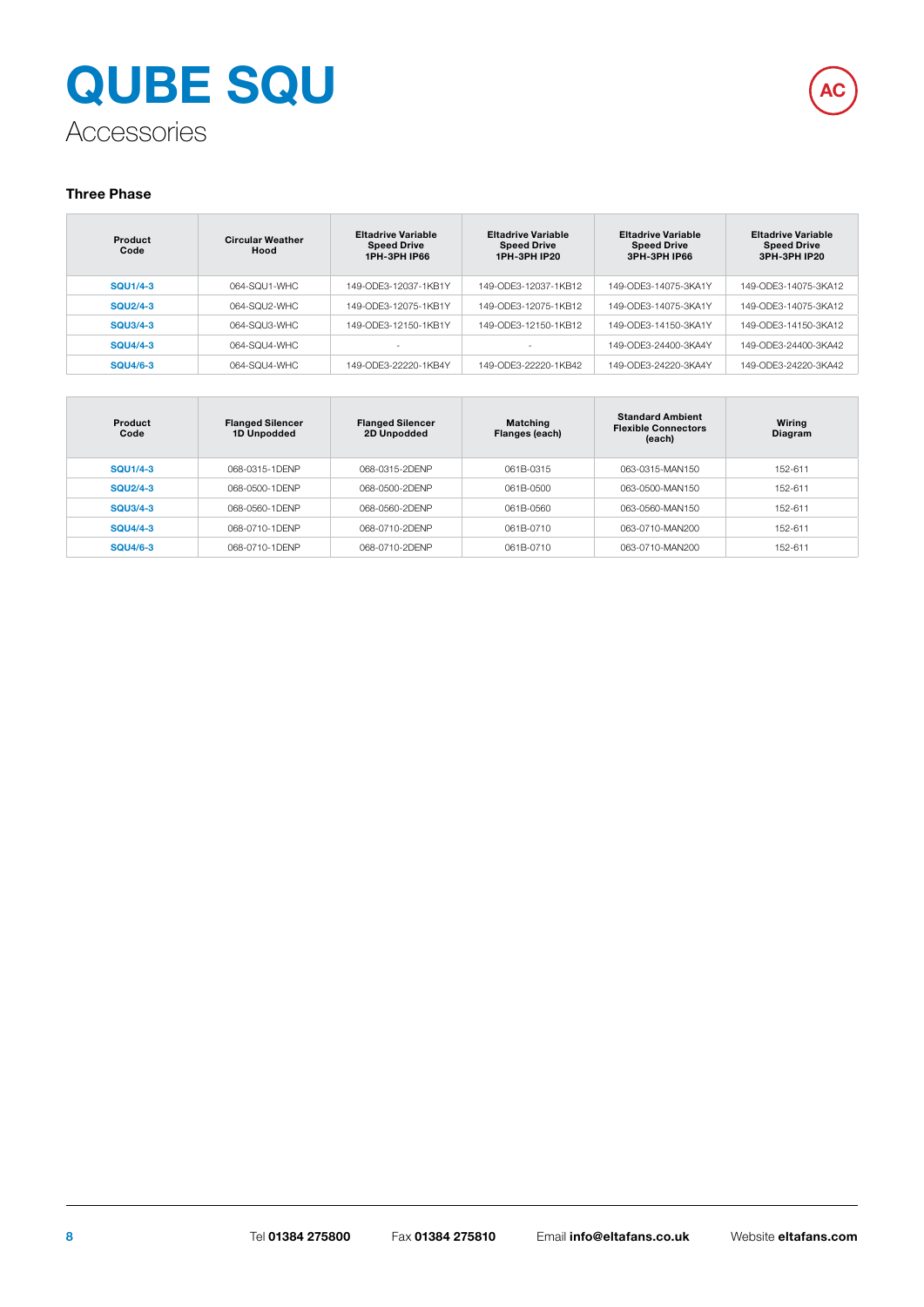### CIRCULAR WEATHER HOOD Accessories



- For use with SQU range
- External Weather Hood for outdoor applications
- Pre-fitted birdguard
- 0.9mm galvanised steel

| Product<br>Code | ØA<br>(Nominal) | B    | C   | Weight<br>kg |
|-----------------|-----------------|------|-----|--------------|
| 064-SQU1-WHC    | 315             | 473  | 155 | - 7          |
| 064-SQU2-WHC    | 500             | 750  | 248 |              |
| 064-SQU3-WHC    | 560             | 840  | 278 |              |
| 064-SQU4-WHC    | 710             | 1065 | 353 | 14           |



For controllers with TK function add suffix TK, EL21, EL41 and EL101 are not available with this option. Dimensions are in mm.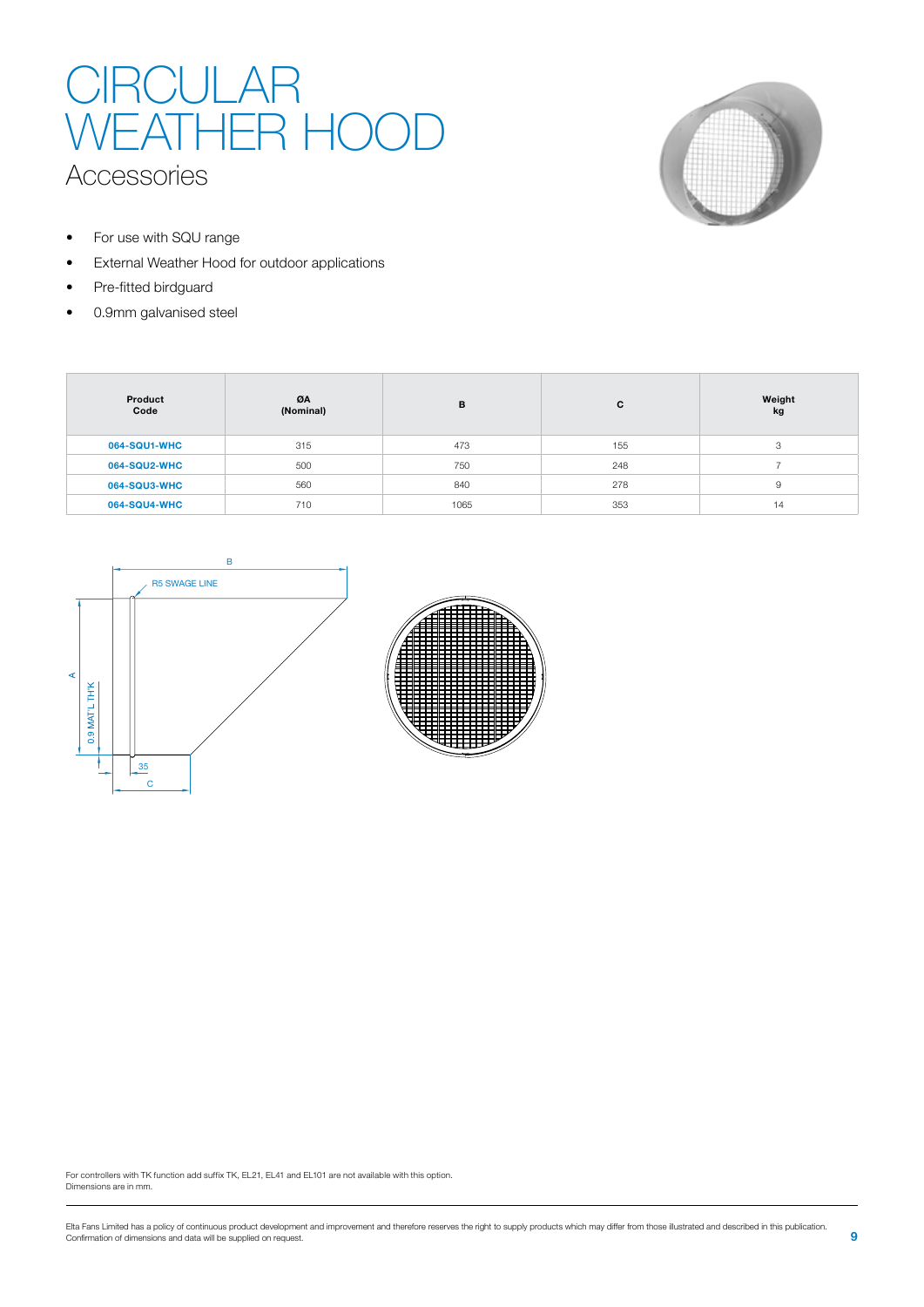### IP20 TADRIVE VARIABL SPEED DRIVES

- Up to 22kW
- Built in PI control, EMC filter (C1) & brake chopper
- Application macros for industrial fan operation
- Bluetooth<sup>®</sup> connectivity
- Controls multiple motor types: IE2, 3, 4, IM, PM, BLDC and SynRM
- Operates up to 50\*C

#### **Overview**

Compact, robust and reliable general purpose drive for panel mounting.

#### **Simply Power Up**

Eltadrive E3 provides precise motor control and energy savings using the factory settings. Simply power up and the drive can immediately deliver energy savings. 14 basic parameters allow simple adjustment for your application if required, with up to 50 parameters available in total for a highly flexible performance.

#### **Power Supply**

Connects at top.

**Fast Connection** 5mm rising clamp terminals with captive screws.

#### **Quick Reference**

Integrated help card.

#### **Modbus RTS & CANopen**

On board as standard.

#### **SmartStart**

Rapid parameter cloning and Bluetooth® PC interface.

#### **Motor Supply**

Connects at base.

#### **Dimensional Data**

| Model       | Size     | Height | Width | Depth | Weight<br>kg | <b>Fixings</b> |
|-------------|----------|--------|-------|-------|--------------|----------------|
|             |          | 173    | 83    | 123   | 1.0          | $4 \times M5$  |
|             | $\Omega$ | 221    | 110   | 150   | $-1$<br>1.1  | $4 \times M5$  |
| <b>IP20</b> | 3        | 261    | 131   | 175   | 3.2          | $4 \times M5$  |
|             |          | 420    | 171   | 212   | 9.1          | $4 \times M8$  |

Dimensions in mm.

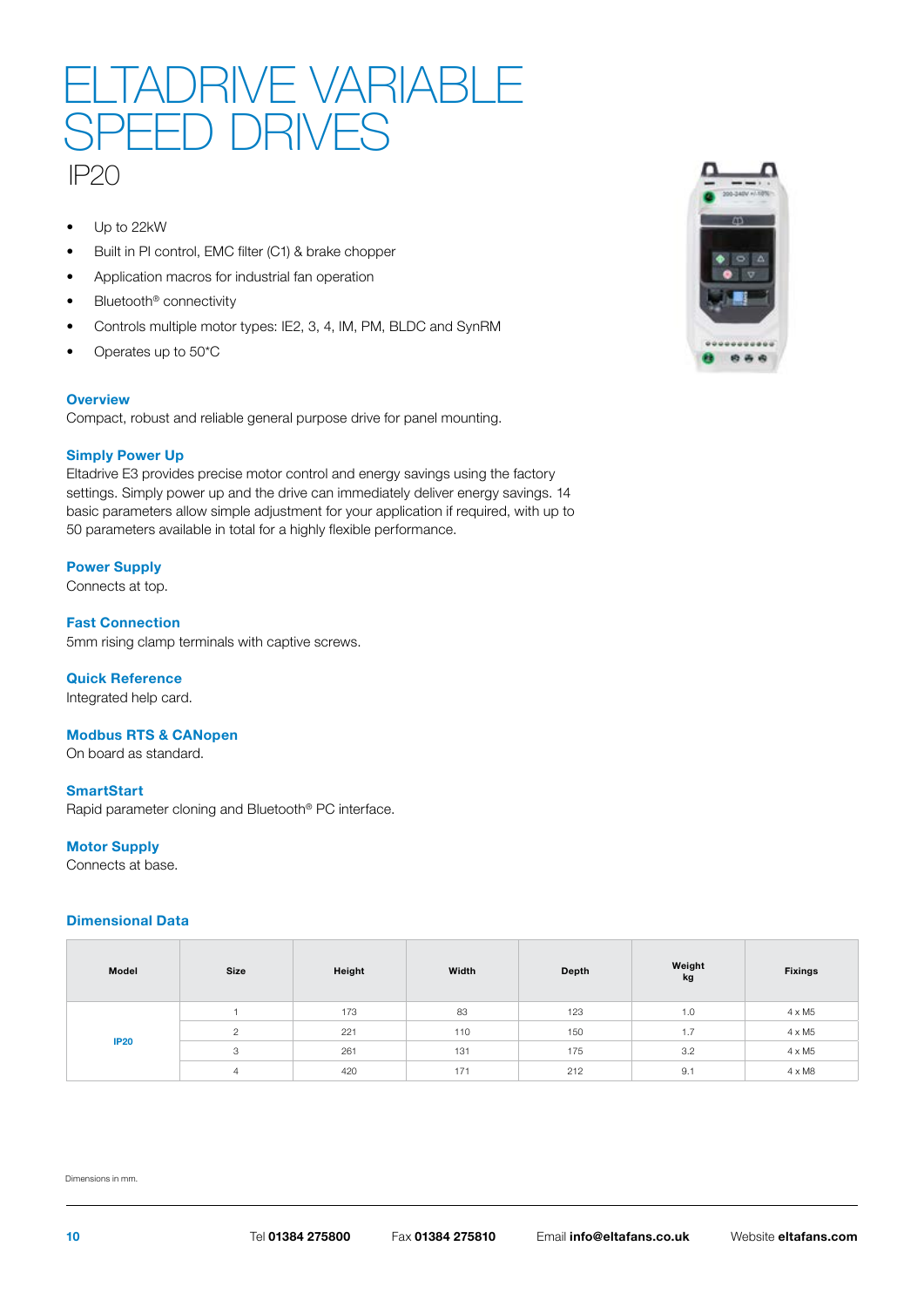

- Up to 7.5kW
- Conformal coating as standard
- Switched or Non-Switched

#### **Overview**

Enclosed drives for direct machine mounting, dust-tight and ready for washdown duty.

#### **Dust Tight Design**

Install directly on your processing equipment and be sure of protection from dust and contaminants.

#### **Washdown Ready**

With a sealed ABS enclosure and corrosion resistant heatsink, the Eltadrive E3 IP66 is ideal for high-pressure washdown applications.

#### **Eltadrive E3 IP66 Switched**

Simply wire up the drive, turn the inbuilt potentiometer and the motor will start running - allowing immediate energy savings.

#### **Coated Heatsink as Standard**

Ideal for hygiene based operations requiring washdown such as food & beverage.

**Fanless Heatsink** For reliable, cost effective operation.

**Local Speed Potentiometer**

**Run Reverse / Off / Run Forward Switch**

#### **Lockable Mains**

Disconnect / Isolator.

#### **Dimensional Data**

| Model       | Size | Height | Width | Depth | Weight<br>kg | <b>Fixings</b> |
|-------------|------|--------|-------|-------|--------------|----------------|
|             |      | 232    | 161   | 179   | 3.1          | $4 \times M4$  |
| <b>IP66</b> |      | 257    | 188   | 187   | 4.1          | 4 x M4         |
|             | З    | 310    | 211   | 252   | 7.6          | 4 x M4         |

Dimensions in mm.



Elta Fans Limited has a policy of continuous product development and improvement and therefore reserves the right to supply products which may differ from those illustrated and described in this publication.<br>Confirmation o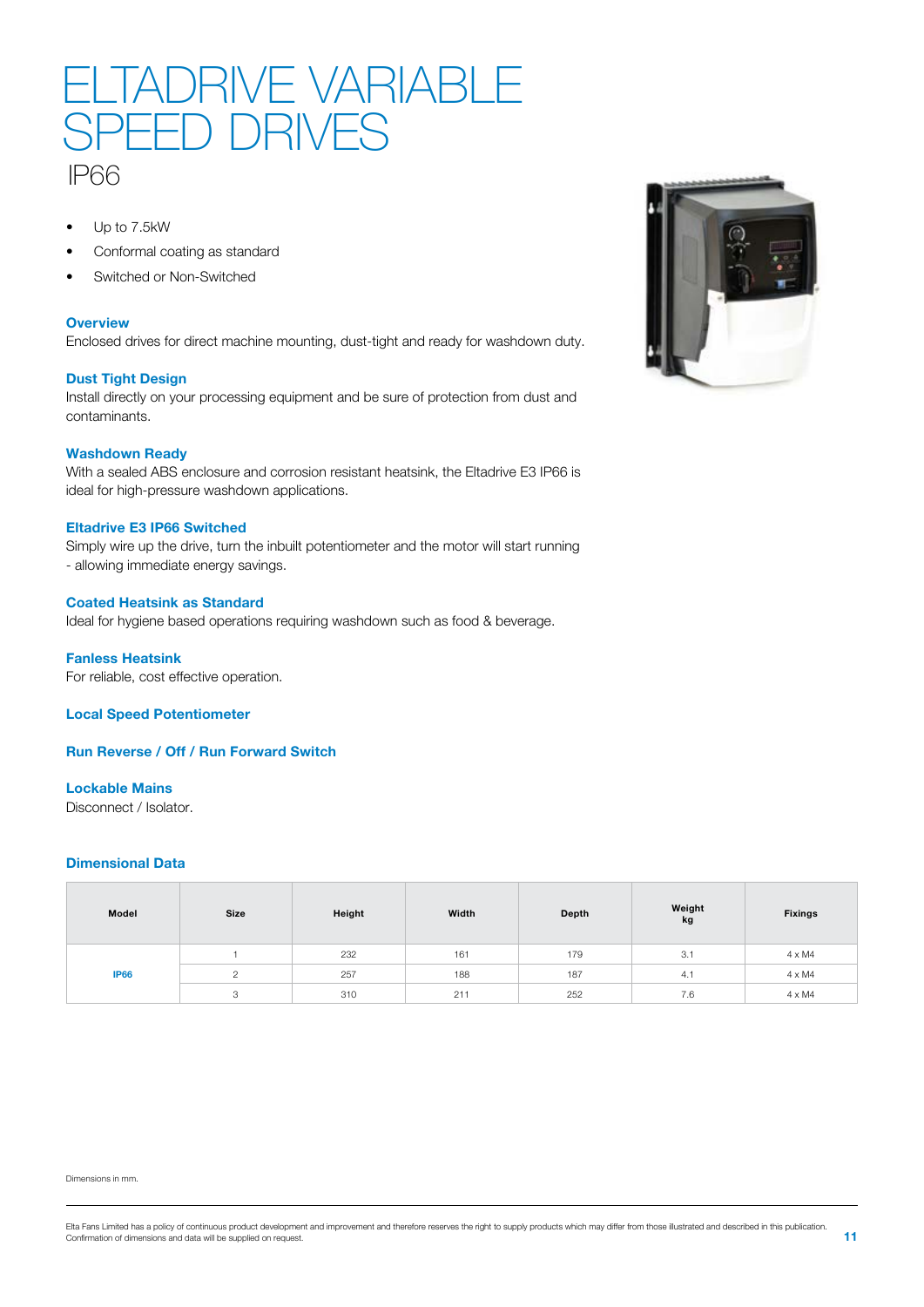



- Ideal for bolting directly to fan flange
- Ideal for all axial fans
- Ideal for cross talk elimination
- Ideal for flexible or spiral ducting

#### Silencer 1D Unpodded

| Product<br>Code | Fan<br>Dia | A   | B   | C  | D              | Е   | Weight<br>kg |
|-----------------|------------|-----|-----|----|----------------|-----|--------------|
| 068-0315-1DENP  | 315        | 315 | 416 | 8  | M <sub>8</sub> | 355 | 9            |
| 068-0500-1DENP  | 500        | 500 | 657 | 12 | M10            | 560 | 18           |
| 068-0560-1DENP  | 560        | 560 | 714 | 12 | M10            | 620 | 22           |
| 068-0710-1DENP  | 710        | 710 | 864 | 16 | M10            | 770 | 32           |

#### Silencer 2D Unpodded

C No. D TAPPED HOLES ON E - PCD

 $\overline{8}$ 

| Product<br>Code | Fan<br>Dia | A    | в   | C  | D              | Е   | Weight<br>kg |
|-----------------|------------|------|-----|----|----------------|-----|--------------|
| 068-0315-2DENP  | 315        | 630  | 416 | 8  | M <sub>8</sub> | 355 | 15           |
| 068-0500-2DENP  | 500        | 1000 | 657 | 12 | M10            | 560 | 32           |
| 068-0560-2DENP  | 560        | 1120 | 714 | 12 | M10            | 620 | 39           |
| 068-0710-2DENP  | 710        | 1420 | 864 | 16 | M10            | 770 | 59           |





A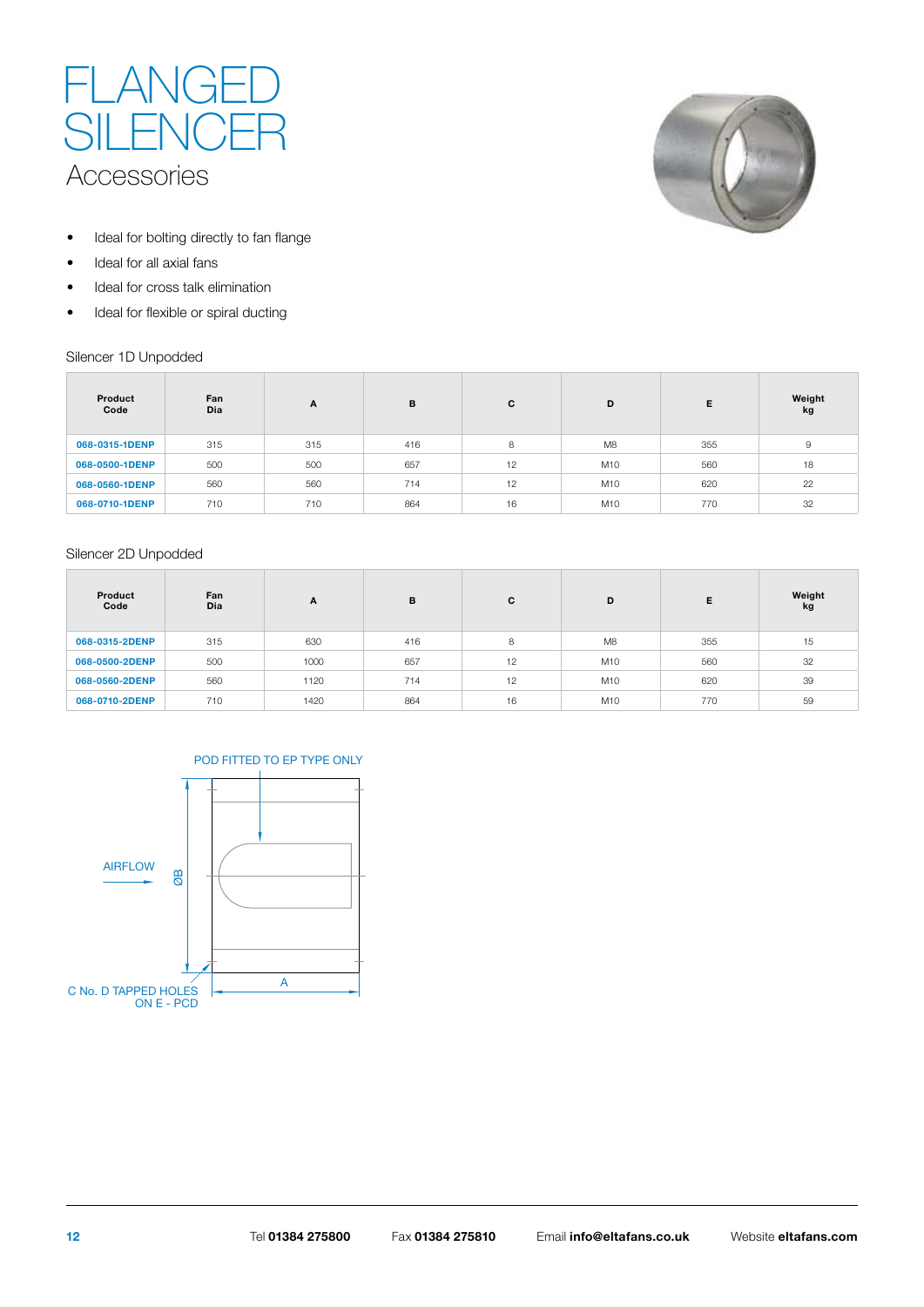## Dynamic Insertion Loss FLAI SILENCER

| <b>Fan Size</b> | Silencer<br>Length | <b>Silencer</b><br><b>Type</b> | Insertion Loss @ Octave Band (Hz) |       |       |       |       |       |       |       |  |
|-----------------|--------------------|--------------------------------|-----------------------------------|-------|-------|-------|-------|-------|-------|-------|--|
|                 |                    |                                | 63                                | 125   | 250   | 500   | 1k    | 2k    | 4k    | 8k    |  |
| 0315-0560       | 1D                 | <b>ENP</b>                     | $-2$                              | $-5$  | $-6$  | $-9$  | $-13$ | $-11$ | $-6$  | $-6$  |  |
|                 |                    | <b>FP</b>                      | $-4$                              | $-6$  | $-8$  | $-11$ | $-18$ | $-19$ | $-17$ | $-14$ |  |
|                 | 2D                 | <b>ENP</b>                     | $-4$                              | $-8$  | $-12$ | $-17$ | $-23$ | $-17$ | $-12$ | $-10$ |  |
|                 |                    | EP                             | $-7$                              | $-10$ | $-12$ | $-21$ | $-26$ | $-26$ | $-24$ | $-22$ |  |
| 0710            | 1D                 | <b>ENP</b>                     | $-3$                              | $-4$  | $-9$  | $-15$ | $-15$ | -8    | $-7$  | $-6$  |  |
|                 |                    | <b>FP</b>                      | $-4$                              | $-6$  | $-8$  | $-17$ | $-23$ | $-20$ | $-18$ | $-10$ |  |
|                 | 2D                 | <b>ENP</b>                     | $-6$                              | $-8$  | $-13$ | $-22$ | $-22$ | $-13$ | $-12$ | $-9$  |  |
|                 |                    | EP                             | $-8$                              | $-11$ | $-16$ | $-27$ | $-32$ | $-31$ | $-29$ | $-19$ |  |

#### **Pressure Graphs**





For Ø250 podded pressure losses, please contact Elta Fans.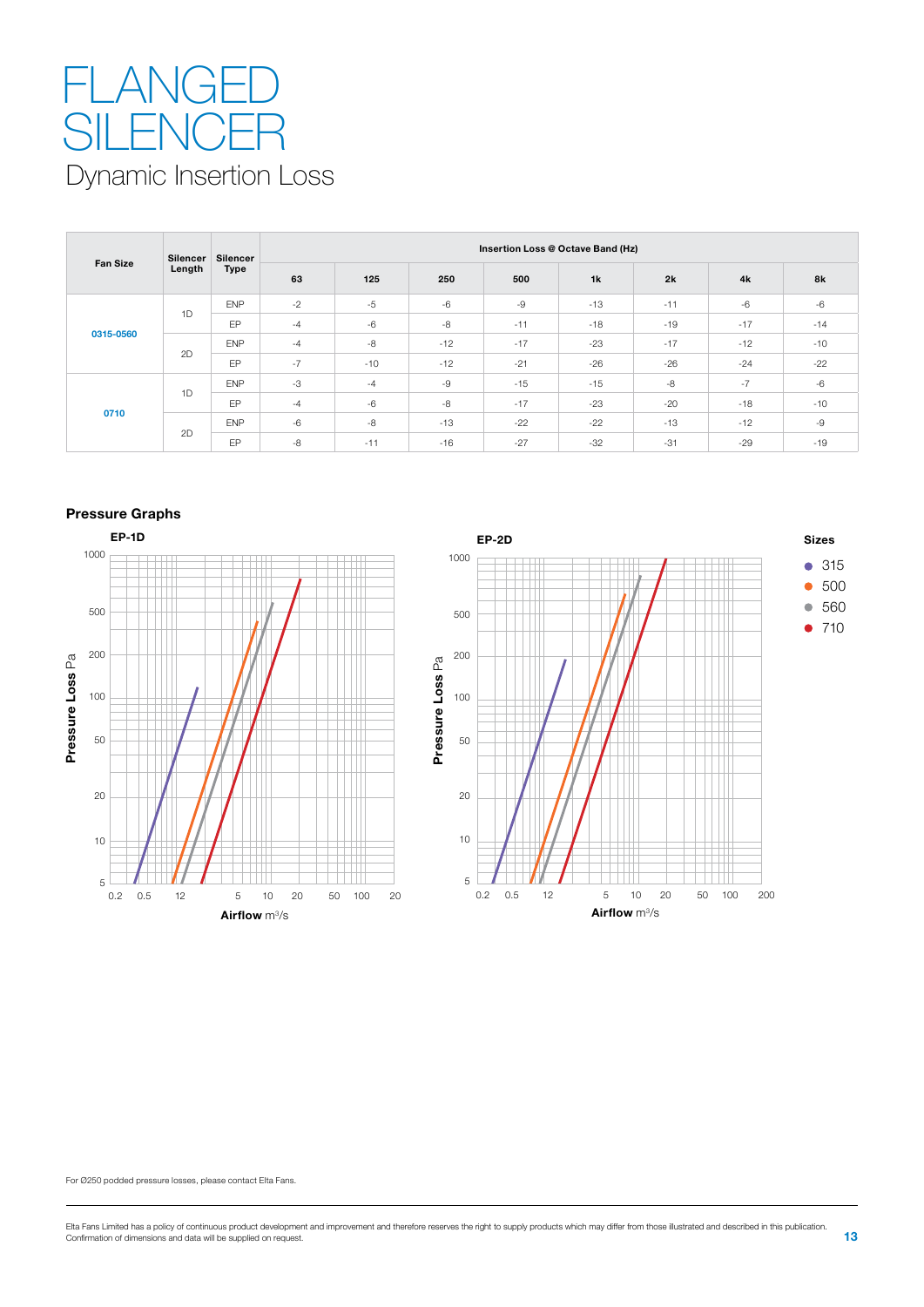

- Fits directly to fan case flange
- Provides easy connection to flexible connector or ducting
- Hot dip galvanised steel



| Product<br>Code | Fan Dia.<br>A | B   | C  | D   | Е  | F  | G   | Weight<br>kg |
|-----------------|---------------|-----|----|-----|----|----|-----|--------------|
| 061B-0315       | 315           | 375 | 30 | 1.5 | 8  | 10 | 355 | 0.7          |
| 061B-0500       | 500           | 585 | 45 | 2.0 | 12 | 12 | 560 | 2.6          |
| 061B-0560       | 560           | 645 | 45 | 2.0 | 12 | 12 | 620 | 3.0          |
| 061B-0710       | 710           | 795 | 45 | 2.0 | 16 | 12 | 770 | 3.7          |



Dimensions are in mm.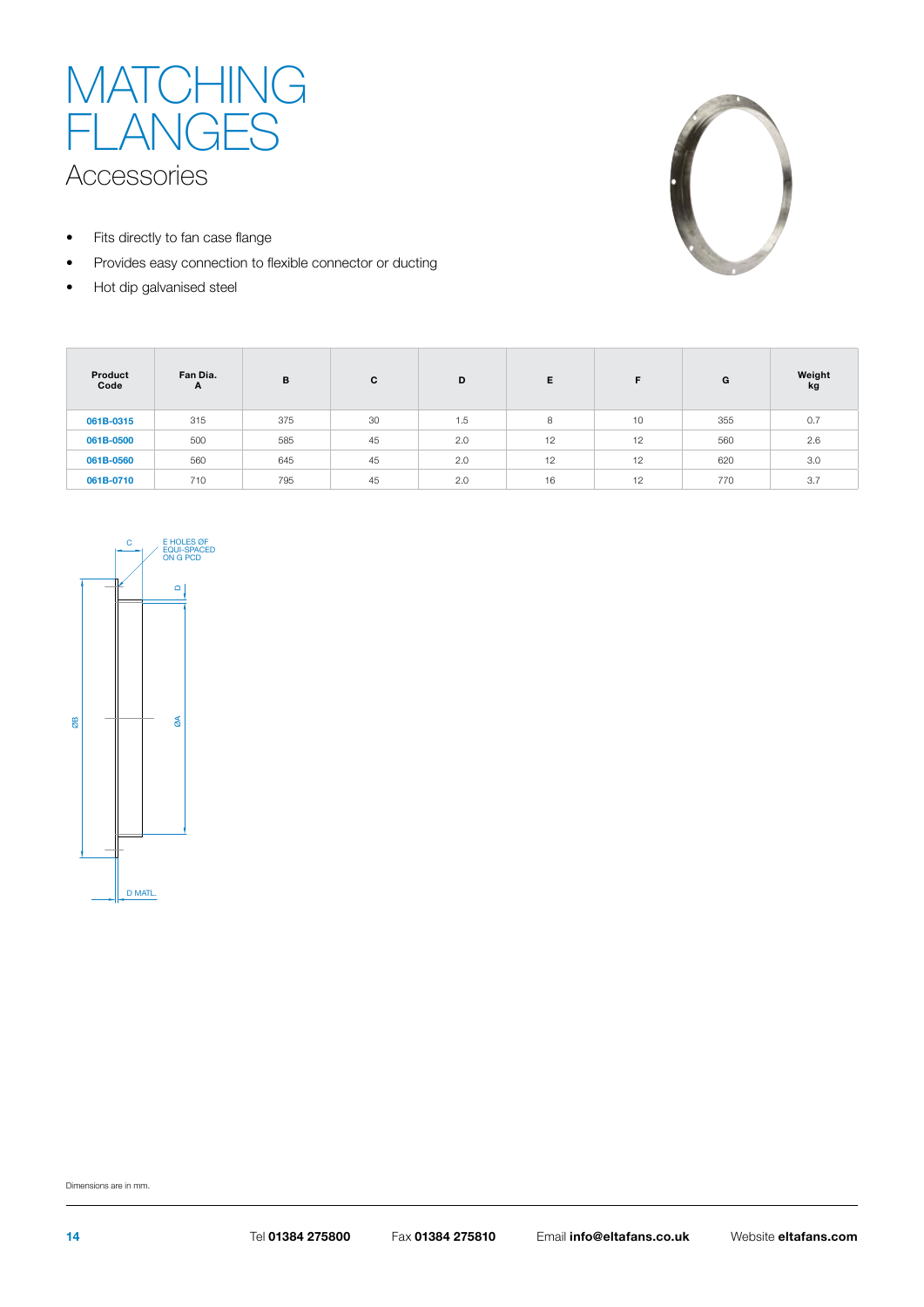## STANDARD AMBIENT FLEXIBLE CONNECTOR

### **Accessories**

- Fit to matching flanges to provide flexible connection
- PVC coating polyester
- Supplied with plated steel band fixings
- Alternative material available to order
- Suitable for temperatures between -30°C and +70°C



| Product<br>Code | Fan Dia.<br>$\mathbf{A}$ | в   | Weight<br>kg |
|-----------------|--------------------------|-----|--------------|
| 063-0315-MAN150 | 315                      | 150 | 0.6          |
| 063-0500-MAN150 | 500                      | 150 | 1.2          |
| 063-0560-MAN150 | 560                      | 150 | 1.3          |
| 063-0710-MAN200 | 710                      | 200 | 2.0          |



Dimensions are in mm.

Elta Fans Limited has a policy of continuous product development and improvement and therefore reserves the right to supply products which may differ from those illustrated and described in this publication.<br>Confirmation o